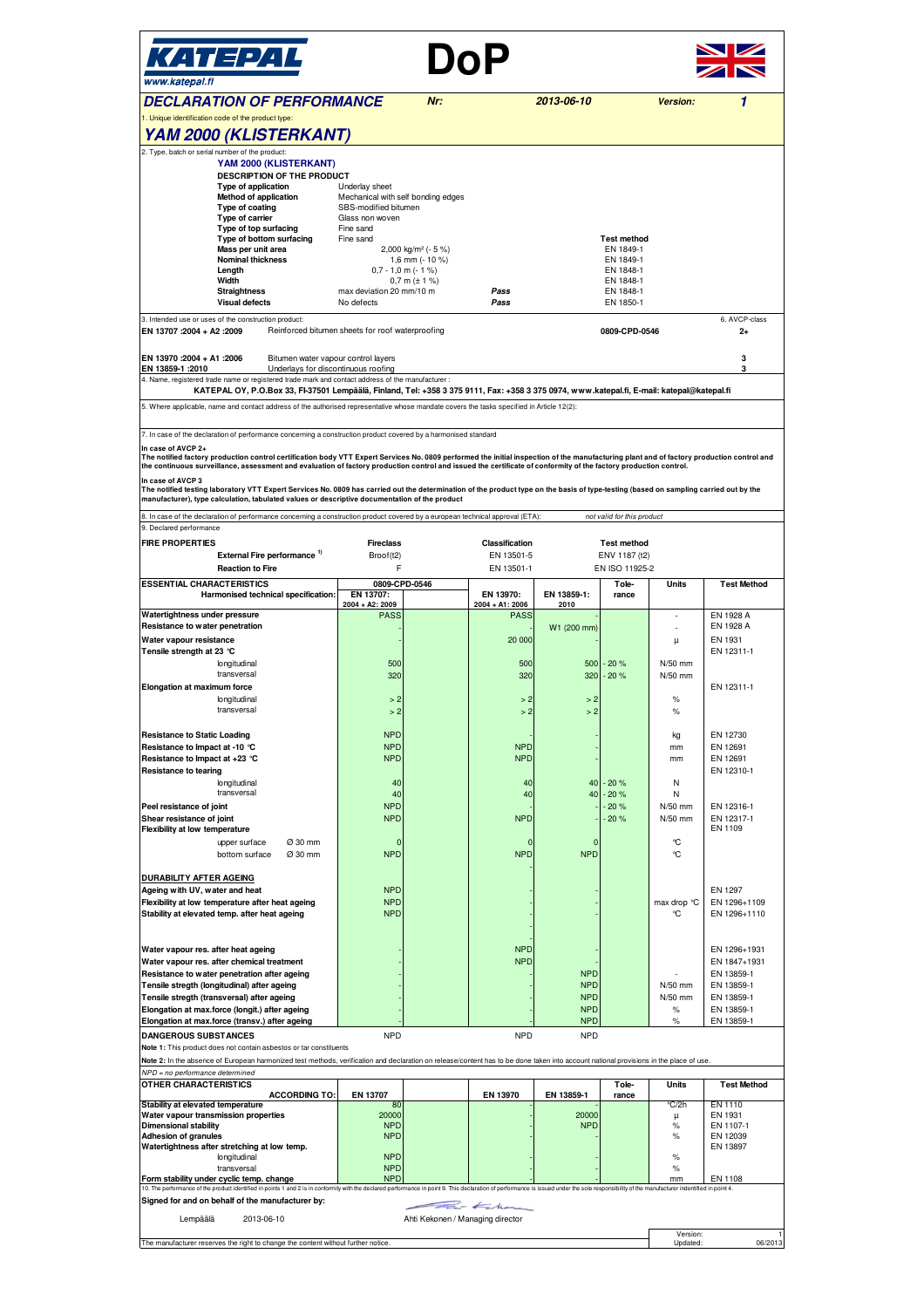| KATEPAL<br>www.katepal.fi                                                                                                                                                                                                                                                                                                                                                                                                                                                                                                                                                                                                                                                                                                                                                                                                                                                                                                                                                                                                                                                     |                                                                                                                                                                                               |                                                                                  | DoP                                                                                                                                                      |                                                                                                                                                     |                                                          |                                                                                                                                                                                            |                                                                                                                                                                                                                                                                                                         |
|-------------------------------------------------------------------------------------------------------------------------------------------------------------------------------------------------------------------------------------------------------------------------------------------------------------------------------------------------------------------------------------------------------------------------------------------------------------------------------------------------------------------------------------------------------------------------------------------------------------------------------------------------------------------------------------------------------------------------------------------------------------------------------------------------------------------------------------------------------------------------------------------------------------------------------------------------------------------------------------------------------------------------------------------------------------------------------|-----------------------------------------------------------------------------------------------------------------------------------------------------------------------------------------------|----------------------------------------------------------------------------------|----------------------------------------------------------------------------------------------------------------------------------------------------------|-----------------------------------------------------------------------------------------------------------------------------------------------------|----------------------------------------------------------|--------------------------------------------------------------------------------------------------------------------------------------------------------------------------------------------|---------------------------------------------------------------------------------------------------------------------------------------------------------------------------------------------------------------------------------------------------------------------------------------------------------|
| <b>SUORITUSTASOILMOITUS</b><br>1. Tuotetyypin yksilöllinen tunniste:                                                                                                                                                                                                                                                                                                                                                                                                                                                                                                                                                                                                                                                                                                                                                                                                                                                                                                                                                                                                          |                                                                                                                                                                                               | No:                                                                              |                                                                                                                                                          | 2013-06-10                                                                                                                                          |                                                          | Version:                                                                                                                                                                                   | 1                                                                                                                                                                                                                                                                                                       |
| YAM 2000 (KLISTERKANT)                                                                                                                                                                                                                                                                                                                                                                                                                                                                                                                                                                                                                                                                                                                                                                                                                                                                                                                                                                                                                                                        |                                                                                                                                                                                               |                                                                                  |                                                                                                                                                          |                                                                                                                                                     |                                                          |                                                                                                                                                                                            |                                                                                                                                                                                                                                                                                                         |
| Tyyppi-, erä- tai sarjanumero tai muu merkintä, jonka ansiosta rakennustuotteet voidaan tunnistaa, kuten 11 artiklan 4 kohdassa edellytetään:<br>YAM 2000 (KLISTERKANT)<br><b>TUOTTEEN KUVAUS</b><br>Tuotetyyppi<br>Kiinnitystapa<br>Pintausmassa<br><b>Tukikerros</b><br>Yläpinta<br>Alapinta<br>Nimellispaino<br>Nimellispaksuus<br>Pituus                                                                                                                                                                                                                                                                                                                                                                                                                                                                                                                                                                                                                                                                                                                                  | Aluskermi<br>Mekaaninen + itseliimautuva sauma<br>SBS-kumibitumi<br>Lasihuopa<br>Hieno hiekka<br>Hieno hiekka                                                                                 | 2,000 kg/m <sup>2</sup> (- 5 %)<br>1,6 mm $(\pm 10 \%)$<br>$0,7 - 1,0$ m (- 1 %) |                                                                                                                                                          |                                                                                                                                                     | Menetelmä<br>EN 1849-1<br>EN 1849-1<br>EN 1848-1         |                                                                                                                                                                                            |                                                                                                                                                                                                                                                                                                         |
| Leveys<br>Suoruusvaatimus<br>Näkyvät virheet                                                                                                                                                                                                                                                                                                                                                                                                                                                                                                                                                                                                                                                                                                                                                                                                                                                                                                                                                                                                                                  | maks. poikkeama 20 mm/10 m<br>Ei virheitä                                                                                                                                                     | $0,7$ m ( $\pm$ 1 %)                                                             | OК<br>OК                                                                                                                                                 |                                                                                                                                                     | EN 1848-1<br>EN 1848-1<br>EN 1850-1                      |                                                                                                                                                                                            |                                                                                                                                                                                                                                                                                                         |
| 3. Valmistajan ennakoima, sovellettavan yhdenmukaistetun teknisen eritelmän mukainen rakennustuotteen aiottu käyttötarkoitus tai -tarkoitukset:<br>Bitumiset vedeneristyskermit<br>EN 13707 :2004 + A2 :2009                                                                                                                                                                                                                                                                                                                                                                                                                                                                                                                                                                                                                                                                                                                                                                                                                                                                  |                                                                                                                                                                                               |                                                                                  |                                                                                                                                                          |                                                                                                                                                     | 0809-CPD-0546                                            |                                                                                                                                                                                            | 6. AVCP-luokka<br>$^{2+}$                                                                                                                                                                                                                                                                               |
| EN 13970 : 2004 + A1 : 2006<br>Bitumiset höyrynsulut<br>EN 13859-1 : 2010<br>Epäjatkuvien katteiden aluskatteet<br>4. Valmistajan nimi, rekisteröity kauppanimi tai tavaramerkki sekä osoite, josta valmistajaan saa yhteyden, kuten 11 artiklan 5 kohdassa edellytetään:                                                                                                                                                                                                                                                                                                                                                                                                                                                                                                                                                                                                                                                                                                                                                                                                     |                                                                                                                                                                                               |                                                                                  |                                                                                                                                                          |                                                                                                                                                     |                                                          | 3<br>3                                                                                                                                                                                     |                                                                                                                                                                                                                                                                                                         |
| KATEPAL OY, PL 33, 37501 Lempäälä, Puh: (03) 375 9111, Fax: (03) 375 0974, www.katepal.fi, E-mail: katepal@katepal.fi<br>5. Mahdollisen valtuutetun edustajan, jonka toimeksiantoon kuuluvat 12 artiklan 2 kohdassa eritellyt tehtävät, nimi sekä osoite, josta tähän saa yhteyden:                                                                                                                                                                                                                                                                                                                                                                                                                                                                                                                                                                                                                                                                                                                                                                                           |                                                                                                                                                                                               |                                                                                  |                                                                                                                                                          |                                                                                                                                                     |                                                          |                                                                                                                                                                                            |                                                                                                                                                                                                                                                                                                         |
| 7. Kun kyse on yhdenmukaistetun standardin piiriin kuuluvan rakennustuotteen suoritustasoilmoituksesta:<br>JÄRJESTELMÄ 2+<br>Ilmoitettu tuotesertifiointilaitos VTT Expert Services No. 0809 suoritti järjestelmän mukaisesti tuotantolaitoksen sekä tuotannon sisäisen laadunvalvonnan alkutarkastuksen, tuotannon<br>sisäisen laadunvalvonnan jatkuvan valvonnan, arvioinnin ja evaluoinnin ja antoi tuotannon sisäisen laadunvalvonnan vaatimustenmukaisuustodistuksen.<br><b>JÄRJESTELMÄ3</b><br>Ilmoitettu testauslaboratorio VTT Expert Services No. 0809 on suorittanut tuotetyypin määrityksen tuotteen tyyppitestauksen (valmistajan suorittaman näytteenoton perusteella),<br>tyyppilaskennan, taulukoitujen arvojen tai tuotetta kuvailevien asiakirjojen perusteella<br>ETAan perustuva DoP:<br>ei tarvita<br>8                                                                                                                                                                                                                                                   |                                                                                                                                                                                               |                                                                                  |                                                                                                                                                          |                                                                                                                                                     |                                                          |                                                                                                                                                                                            |                                                                                                                                                                                                                                                                                                         |
| 9. Ilmoitetut suoritustasot<br><b>PALO-OMINAISUUDET</b>                                                                                                                                                                                                                                                                                                                                                                                                                                                                                                                                                                                                                                                                                                                                                                                                                                                                                                                                                                                                                       | Paloluokka                                                                                                                                                                                    |                                                                                  | Luokitus                                                                                                                                                 |                                                                                                                                                     | Menetelmä                                                |                                                                                                                                                                                            |                                                                                                                                                                                                                                                                                                         |
| Ulkopuolisen palon kesto <sup>1)</sup><br>Palokäyttäytyminen                                                                                                                                                                                                                                                                                                                                                                                                                                                                                                                                                                                                                                                                                                                                                                                                                                                                                                                                                                                                                  | Broof(t2)<br>F                                                                                                                                                                                |                                                                                  | EN 13501-5<br>EN 13501-1                                                                                                                                 |                                                                                                                                                     | ENV 1187 (t2)<br>EN ISO 11925-2                          |                                                                                                                                                                                            |                                                                                                                                                                                                                                                                                                         |
| <b>ILMOITETUT SUORITUSTASOT</b><br>Harmonisoitu tuotestandardi:                                                                                                                                                                                                                                                                                                                                                                                                                                                                                                                                                                                                                                                                                                                                                                                                                                                                                                                                                                                                               | 0809-CPD-0546<br>EN 13707:<br>$2004 + A2: 2009$                                                                                                                                               |                                                                                  | EN 13970:<br>2004 + A1: 2006                                                                                                                             | EN 13859-1:<br>2010                                                                                                                                 | Tole-<br>ranssi                                          | Yksikkö                                                                                                                                                                                    | Menetelmä                                                                                                                                                                                                                                                                                               |
| Vedenpaineenkestävyys<br>Veden tunkeutuminen<br>Vesihöyrynläpäisy<br>Vetolujuus, +23 °C<br>pituussuuntaan<br>poikkisuuntaan<br>Venymä maksimivoimalla<br>pituussuuntaan<br>poikkisuuntaan<br>Staattisen kuorman kestävyys<br>Iskunkestävyys -10 °C<br>Iskunkestävyys +23 °C<br>Naulanvarrenrepäisylujuus<br>pituussuuntaan<br>poikkisuuntaan<br>Sauman kuorintalujuus<br>Sauman leikkauslujuus<br>Kylmätaivutettavuus<br>Ø 30 mm<br>yläpinta<br>alapinta<br>Ø 30 mm<br><u>KESTÄVYYS VANHENNUKSEN JÄLKEEN</u><br>UV, lämpö ja kosteus -vanhennus<br>Kylmätaivutettavuus lämpövanhennuksen jälkeen<br>Lämmönkestävyys lämpövanhennuksen jälkeen<br>Vesihöyrynläpäisy lämpövanhennuksen jälkeen<br>Vesihöyrynläpäisy kemiallisen käsittelyn jälkeen<br>Veden tunkeutuminen vanhennuksen jälkeen<br>Vetolujuus (pit.suunt.) vanhennuksen jälkeen<br>Vetolujuus (poik.suunt.) vanhennuksen jälkeen<br>Venymä (pit.suunt.) vanhennuksen jälkeen<br>Venymä (poik.suunt.) vanhennuksen jälkeen<br><b>VAARALLISET AINEET</b><br>Note 1: Tuote ei sisällä asbestia tai kivihiilitervaa. | kestää<br>500<br>320<br>>2<br>>2<br><b>NPD</b><br><b>NPD</b><br><b>NPD</b><br>40<br>40<br><b>NPD</b><br><b>NPD</b><br>C<br><b>NPD</b><br><b>NPD</b><br><b>NPD</b><br><b>NPD</b><br><b>NPD</b> |                                                                                  | kestää<br>20 000<br>500<br>320<br>>2<br>>2<br><b>NPD</b><br><b>NPD</b><br>40<br>40<br><b>NPD</b><br><b>NPD</b><br><b>NPD</b><br><b>NPD</b><br><b>NPD</b> | W1 (200 mm)<br>500<br>320<br>>2<br>>2<br>40<br>40<br><b>NPD</b><br><b>NPD</b><br><b>NPD</b><br><b>NPD</b><br><b>NPD</b><br><b>NPD</b><br><b>NPD</b> | $-20%$<br>$-20%$<br>$-20%$<br>$-20%$<br>$-20%$<br>$-20%$ | $\overline{\phantom{a}}$<br>μ<br>N/50 mm<br>N/50 mm<br>$\%$<br>$\%$<br>Ν<br>mm<br>mm<br>N<br>Ν<br>N/50 mm<br>N/50 mm<br>℃<br>٩C<br>muutos °C<br>°C<br>N/50 mm<br>$N/50$ mm<br>$\%$<br>$\%$ | EN 1928 A<br>EN 1928 A<br>EN 1931<br>EN 12311-1<br>EN 12311-1<br>EN 12730<br>EN 12691<br>EN 12691<br>EN 12310-1<br>EN 12316-1<br>EN 12317-1<br>EN 1109<br>EN 1297<br>EN 1296+1109<br>EN 1296+1110<br>EN 1296+1931<br>EN 1847+1931<br>EN 13859-1<br>EN 13859-1<br>EN 13859-1<br>EN 13859-1<br>EN 13859-1 |
| Note 2: Harmonisoitujen Euroopplaisten testimenetelmien puuttuessa vaarallisiin aineiden pitoisuuksiin ja päästöihin sovelletaan käyttömaan kansallisia määräyksiä tarvittaessa.<br>NPD = kyseistä ominaisuutta ei ole määritetty                                                                                                                                                                                                                                                                                                                                                                                                                                                                                                                                                                                                                                                                                                                                                                                                                                             |                                                                                                                                                                                               |                                                                                  |                                                                                                                                                          |                                                                                                                                                     |                                                          |                                                                                                                                                                                            |                                                                                                                                                                                                                                                                                                         |
| Muut ominaisuudet<br>Standardi:<br>Lämmönkestävyys<br>Vesihöyrynläpäisy<br>Dimensiostabiliteetti<br>Pintasirotteen irtoaminen<br>Vedenpaineenkestävyys kylmäven. jälkeen<br>pituussuuntaan<br>poikkisuuntaan<br>Muotopysyvyys<br>10. Edellä 1 ja 2 kohdassa yksilöidyn tuotteen suoritustasot ovat 9 kohdassa ilmoitettujen suoritustasojen mukaiset. Tämä suoritustasoilmoitus on annettu 4 kohdassa ilmoitetun valmistajan yksinomaisella vastuulla:                                                                                                                                                                                                                                                                                                                                                                                                                                                                                                                                                                                                                        | EN 13707<br>80<br>20000<br><b>NPD</b><br><b>NPD</b><br><b>NPD</b><br><b>NPD</b><br><b>NPD</b>                                                                                                 |                                                                                  | EN 13970                                                                                                                                                 | EN 13859-1<br>20000<br><b>NPD</b>                                                                                                                   | Tole-<br>ranssi                                          | Yksikkö<br>°C/2h<br>μ<br>$\%$<br>$\%$<br>$\%$<br>$\%$<br>mm                                                                                                                                | Menetelmä<br>EN 1110<br>EN 1931<br>EN 1107-1<br>EN 12039<br>EN 13897<br>EN 1108                                                                                                                                                                                                                         |
| Valmistajan puolesta allekirjoittanut:<br>$\leftarrow$<br>Lempäälä<br>2013-06-10<br>Ahti Kekonen / Toimitusjohtaja                                                                                                                                                                                                                                                                                                                                                                                                                                                                                                                                                                                                                                                                                                                                                                                                                                                                                                                                                            |                                                                                                                                                                                               |                                                                                  |                                                                                                                                                          |                                                                                                                                                     |                                                          |                                                                                                                                                                                            |                                                                                                                                                                                                                                                                                                         |
| Valmistaja varaa itselleen oikeuden muutoksiin ilman erillistä ilmoitusta                                                                                                                                                                                                                                                                                                                                                                                                                                                                                                                                                                                                                                                                                                                                                                                                                                                                                                                                                                                                     |                                                                                                                                                                                               |                                                                                  |                                                                                                                                                          |                                                                                                                                                     |                                                          | Versio:<br>Päivitetty                                                                                                                                                                      | 06/2013                                                                                                                                                                                                                                                                                                 |